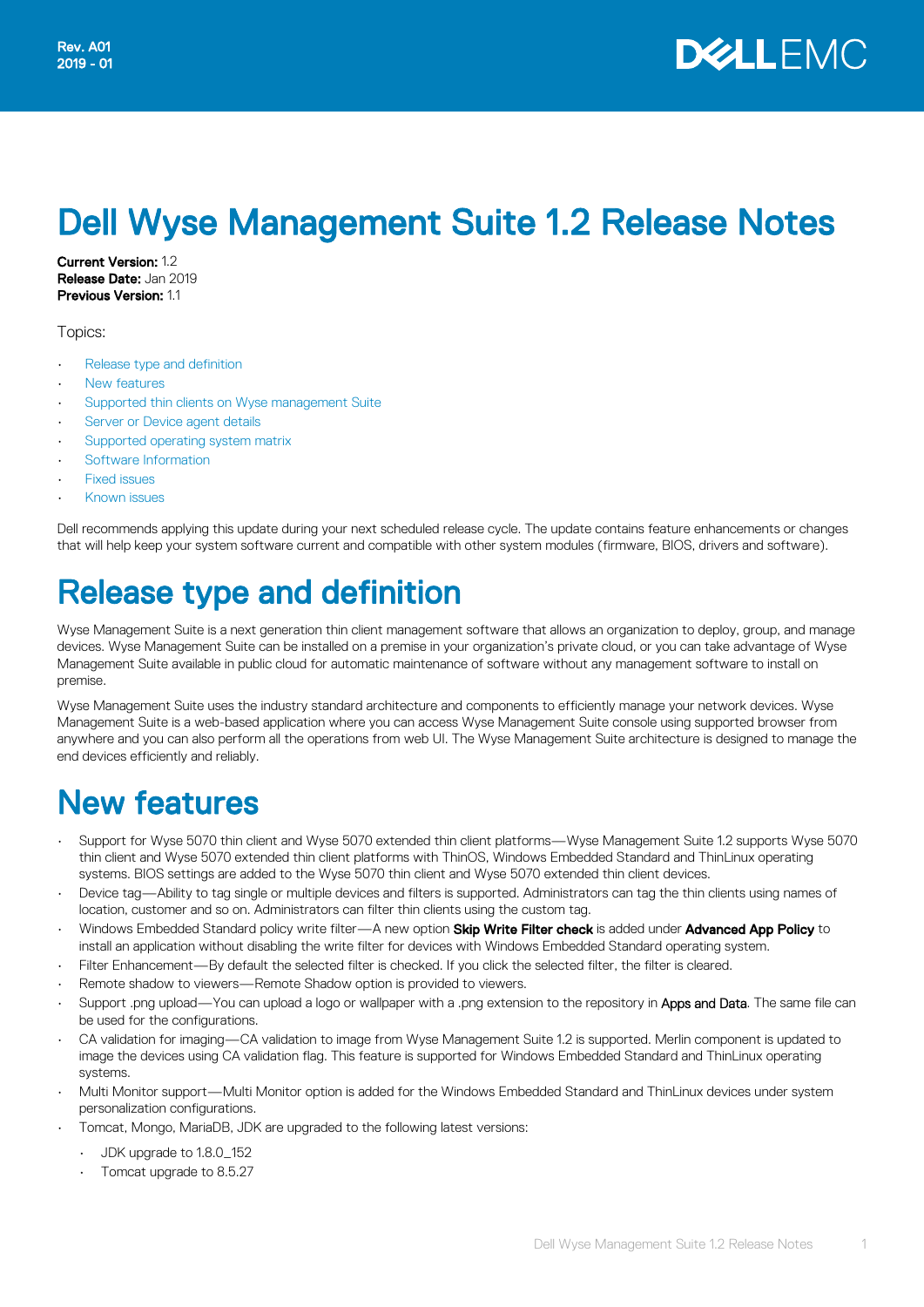- MongoDB upgrade to 3.4.10
- MariaDB upgrade to 10.2.12
- MySQL upgrade 5.7
- MariaDB java client upgrade to 2.2.0

#### NOTE: All the components are upgraded during the upgrade of Wyse Management Suite to version 1.2.

- Wyse Device Manager migration phase 2—Wyse Management Suite console performance is optimized to support large number of groups and configurations. The performance is tested with 40,000 groups.
- Windows Embedded Standard CAD Map—C-A-D mapping is supported for Citrix, VMware, and RDP broker connections.
- Windows Embedded Standard login experience—The local admin and user passwords can be configured from Wyse Management Suite. Auto login can be enabled or disabled.
- Integrated smart card with Quick Config—Smart Card eject option is added for Wyse Easy Setup configurations.
- License check on Wyse Management Suite installer during upgrade—Wyse Management Suite upgrade is allowed only with a valid license.
- Import tool update—Tool to import Wyse Management Suite from Wyse Device Manager is updated to support Wyse Management Suite 1.2.

#### Table 1. Import tool support matrix

| Import tool | <b>Wyse Management Suite 1.1</b><br>Wyse Management Suite 1.2 |               |
|-------------|---------------------------------------------------------------|---------------|
| 1.C         | Supported                                                     | Not Supported |
|             | Not Supported                                                 | Supported     |

• Terms and condition accept button on Wyse Management Suite login portals—Administrators are prompted to accept the terms and conditions during first time login. Stratus operator can reset this flag to prompt the terms and conditions again. This feature is applicable only for public cloud.

- Wyse Easy Setup for Wyse Management Suite Standard edition—Wyse Easy Setup configuration option is also available for standard users.
- Active Directory user search enhancement—Administrators can import the users from Active Directory by searching specific groups and users. You can search using OU and group or user filters.
- Installer updates—Wyse Management Suite 1.2 can be upgraded from Wyse Management Suite 1.0 or 1.1 versions. The installer upgrades all the components.
- Wyse Device Agent 14.2.x—The following features are supported with WDA 14.2.x
	- CA validation and Static IP imaging
	- WES login experience
	- CAD mapping
	- Multi monitor support
	- Skip write filter for application installation
- Warning message for ThinOS settings—The Warning message is updated to inform the administrator that the devices restart when the configurations are published.
- Port management—The following ports are managed from Wyse Management Suite for Windows Embedded Standard devices.
	- USB port
	- USB mass storage
	- USB write protect
	- Serial port
	- Parallel port
	- Image devices
	- Printers
	- Smart card reader
	- Audio devices
	- Video Devices/Webcam
- Support localized converted PCs—Localized Wyse software thin clients are supported.
- Passcode enforcement for Wyse Management Suite Mobile application— The mobile application is updated with passcode enforcement. You cannot use the application without setting a passcode for the device.
- Localized devices support—The following devices are tested with Wyse Management Suite 1.2: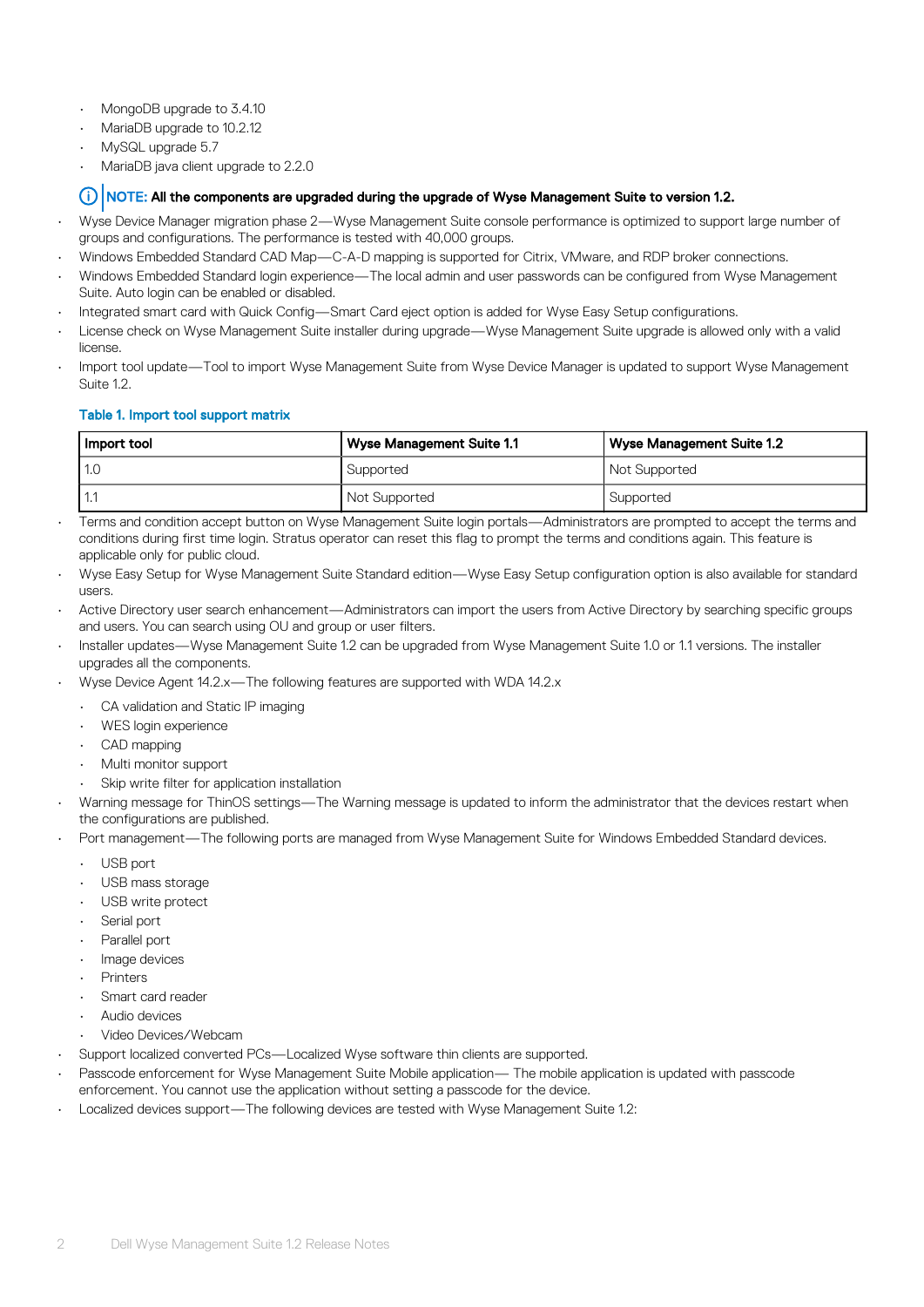#### <span id="page-2-0"></span>Table 2. Localized operating systems support

| Languages                  | <b>Windows Embedded Standard</b> | <b>Windows Embedded Standard</b><br>7P | Windows 10 IoT Enterprise |
|----------------------------|----------------------------------|----------------------------------------|---------------------------|
| Japanese                   | Yes                              | Yes                                    | Yes                       |
| German                     | Yes                              | Yes                                    | Yes                       |
| Korean                     | Yes                              | Yes                                    | Yes                       |
| Spanish                    | Yes                              | Yes                                    | Yes                       |
| French Canada              | Yes                              | Yes                                    | Yes                       |
| French France              | Yes                              | Yes                                    | Yes                       |
| Italian                    | Yes                              | Yes                                    | Yes                       |
| <b>Chinese Traditional</b> | Yes                              | Yes                                    | Yes                       |
| <b>Chinese Simplified</b>  | Yes                              | Yes                                    | Yes                       |
| Portuguese Brazil          | Yes                              | Yes                                    | Yes                       |

# Supported thin clients on Wyse management Suite

### Table 3. Supported thin clients

| <b>Operating System</b>            | <b>Device Type</b>             | <b>Build number</b>                          |
|------------------------------------|--------------------------------|----------------------------------------------|
| Linux                              | Wyse 5010 thin client          | 11.3.106                                     |
|                                    | Wyse 7010 thin client          | WDA version 2.0.11-00.1 and later            |
|                                    | Wyse 5020 thin client          | Platform utility version 1.0.3-0.1 and later |
|                                    | Wyse 7020 thin client          |                                              |
| ThinLinux                          | Wyse 5020 thin client          | For Wyse 3040 thin client:                   |
|                                    | Wyse 5060 thin client          | 1.0.7.1 and other platforms-1.0.7            |
|                                    | Wyse 7020 thin client          | WDA version 2.3.1                            |
|                                    | Wyse 3030 LT thin client       | Platform Utility version 1.2.3-0.3 and later |
|                                    | Wyse 3040 thin client          |                                              |
| ThinLinux 2.0                      | Wyse 3040 thin client          | For Wyse 3040 thin client:                   |
|                                    | Wyse 5070 thin client          | 2.0.14.31318                                 |
|                                    | Wyse 5070 Extended thin client | WDA version 3.3.1                            |
|                                    |                                | Platform Utility version 2.2.7-04 and later  |
|                                    |                                | For Wyse 5070 thin client:                   |
|                                    |                                | 2.0.22.31472                                 |
|                                    |                                | WDA version 3.3.1                            |
|                                    |                                | Platform Utility version 2.2.7-04 and later  |
| Windows Embedded Standard 7 (WES7) | Wyse 5010 thin client          | 7064, 7065, 7066, 7067                       |
|                                    | Wyse 7010 thin client          | WDA version 14.3.0.66                        |
|                                    | Wyse 5020 thin client          | Merlin version 3.7.7 and later               |
|                                    | Wyse 7020 thin client          |                                              |
|                                    | Wyse 3030 thin client          |                                              |
|                                    | Wyse 7010 Extended thin client |                                              |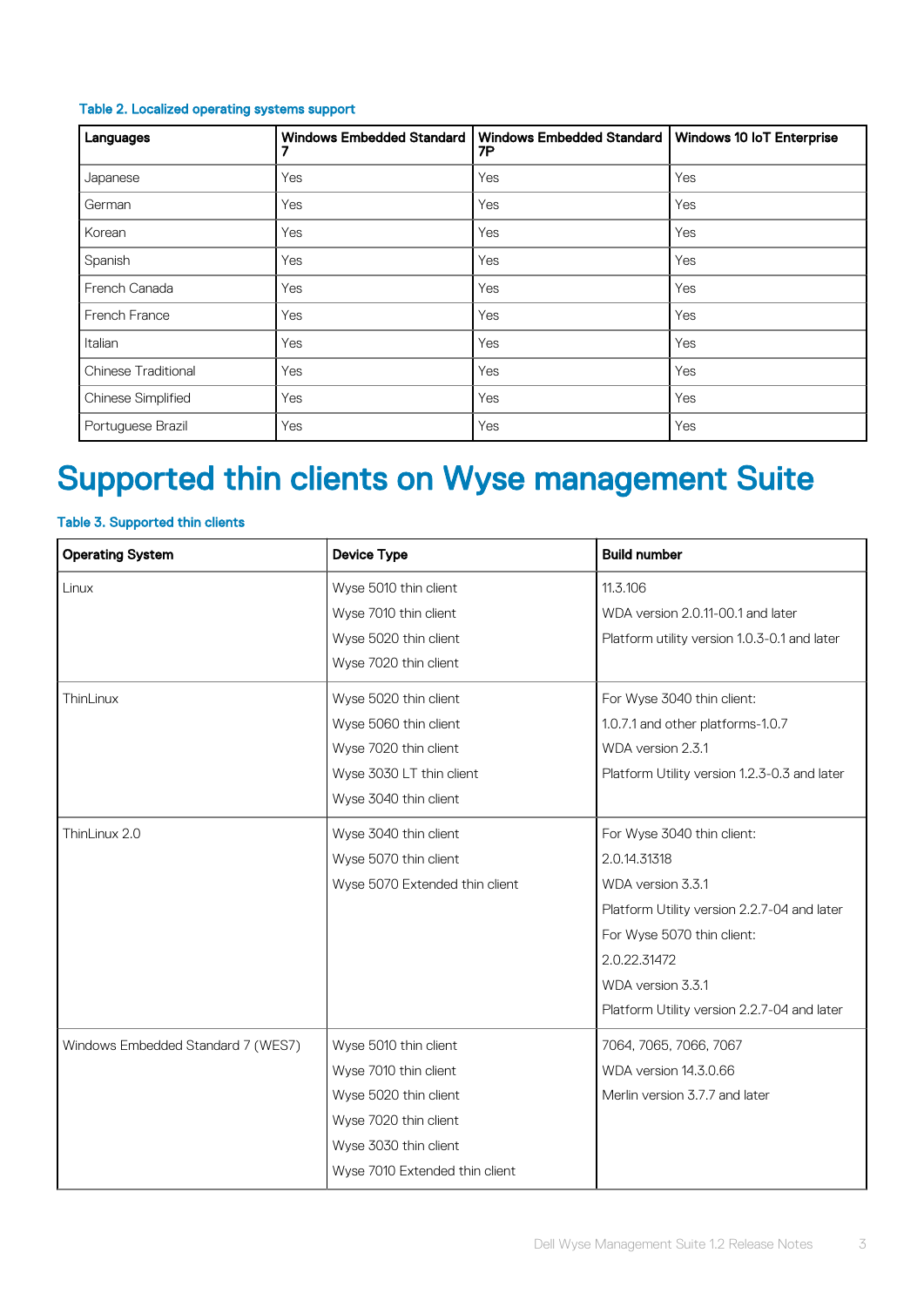| <b>Operating System</b>              | <b>Device Type</b>                    | <b>Build number</b>                |  |
|--------------------------------------|---------------------------------------|------------------------------------|--|
| Windows Embedded Standard 7P (WES7P) | Wyse 5010 thin client                 | 7065, 7066, 7067                   |  |
|                                      | Wyse 7010 thin client                 | WDA version 14.3.0.66              |  |
|                                      | Wyse 5020 thin client                 | Merlin version 3.7.7 and later     |  |
|                                      | Wyse 7020 thin client                 |                                    |  |
|                                      | Wyse 7010 Extended thin client        |                                    |  |
|                                      | Wyse 7040 thin client                 | 7065                               |  |
|                                      |                                       | WDA version 14.3.0.66              |  |
|                                      |                                       | Merlin version 3.7.7 and later     |  |
|                                      | Latitude 3460 mobile thin client      | 7065                               |  |
|                                      |                                       | WDA version 14.3.0.66              |  |
|                                      |                                       | Merlin version 3.7.7 and later     |  |
|                                      | Latitude E7270 mobile thin client     | 7065                               |  |
|                                      |                                       | WDA version 14.3.0.66              |  |
|                                      |                                       | Merlin version 3.7.7 and later     |  |
|                                      | Wyse 5060 thin client                 | 7067                               |  |
|                                      |                                       | WDA version 14.3.0.66              |  |
|                                      |                                       | Merlin version 3.7.7 and later     |  |
| Windows 10 IoT Enterprise (WIE10)    | Wyse 5020 thin client                 | 0A62                               |  |
|                                      | Wyse 7020 thin client                 | 0A63                               |  |
|                                      | Latitude 3480 mobile thin client      | 0A62                               |  |
|                                      | Latitude 5280 mobile thin client      | 10.03.06.05.18.00                  |  |
|                                      | Wyse 5060 thin client                 | WDA versions 14.2.0.x and later    |  |
|                                      | Wyse 5070 thin client                 | Merlin version 3.7.7 and later     |  |
|                                      | Wyse 5070 Extended thin client        |                                    |  |
| Windows Embedded 8 Standard (WE8S)   | Wyse 5010 thin client                 | 930                                |  |
|                                      | Wyse 7010 thin client                 | WDA versions 14.2.0.x and later    |  |
|                                      | Wyse 5020 thin client                 | Merlin version 3.7.7 and later     |  |
|                                      | Wyse 7020 thin client                 |                                    |  |
| ThinOS                               | Wyse 5040 AIO                         | 8.4_009, 8.4_105, 8.4_112, 8.5_008 |  |
|                                      | Wyse 3010 thin client                 | Firmware version 8.5_108           |  |
|                                      | Wyse 3020 thin client                 |                                    |  |
|                                      | Wyse 5010 thin client (ThinOS, PCOIP) |                                    |  |
|                                      | Wyse 7010 thin client                 |                                    |  |
|                                      | Wyse 3030 LT thin client              |                                    |  |
|                                      | Wyse 5060 thin client                 |                                    |  |
|                                      | Wyse 3040 thin client                 |                                    |  |
|                                      | Wyse 5070 thin client                 |                                    |  |
|                                      | Wyse 5070 Extended thin client        |                                    |  |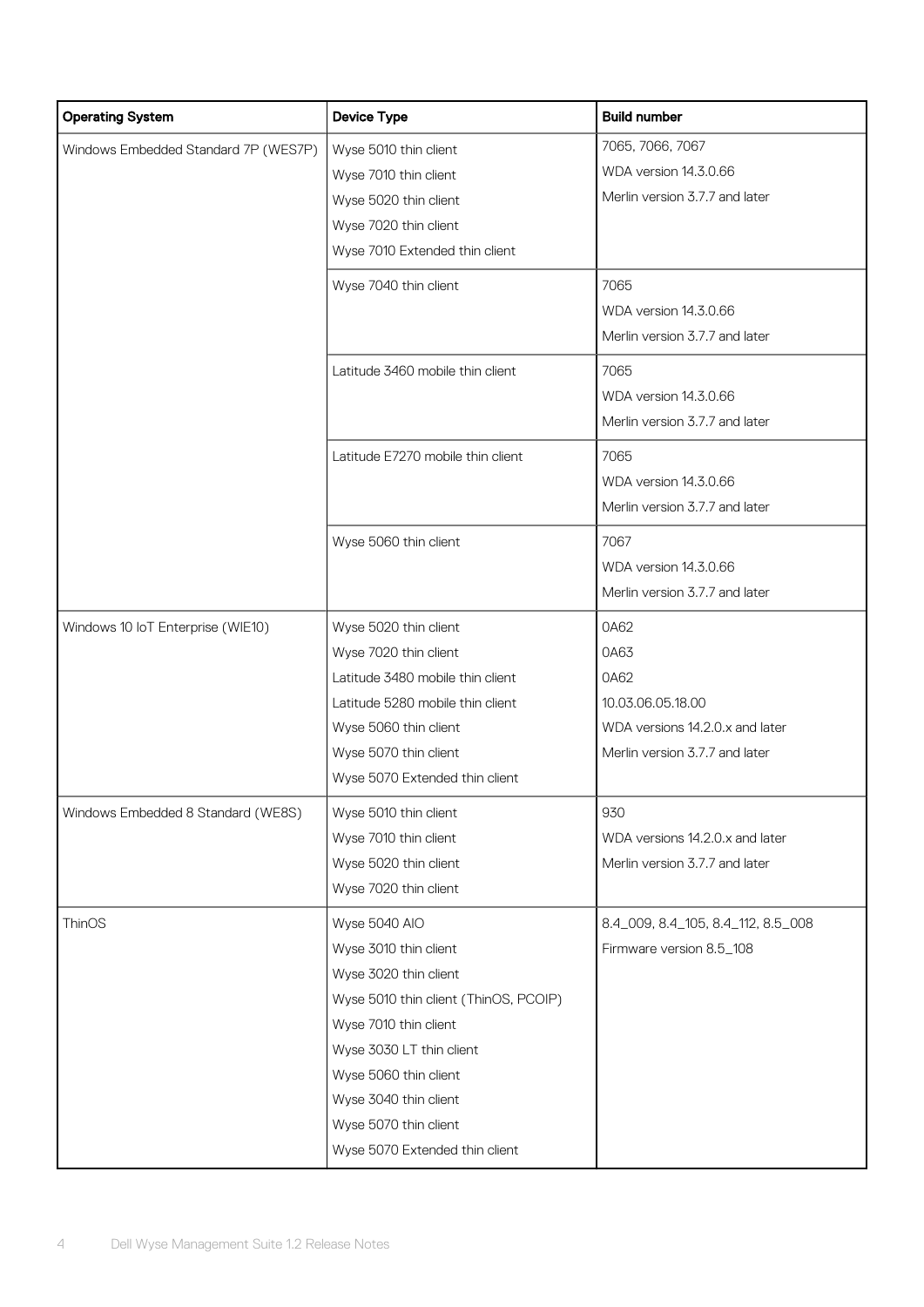### <span id="page-4-0"></span>Server or Device agent details

#### Table 4. Server/Device agent details

| l Server/Device name                     | Version       |
|------------------------------------------|---------------|
| Wyse Management Suite server             | 1.2.40299     |
| Wyse Management Suite Repository         | 1.2.40294     |
| Wyse Management Suite import tool        | 1.1.40006     |
| Windows Embedded Standard WDA agent      | 14.2.0.51     |
| Windows Embedded Standard Merlin         | 3.7.7         |
| ThinLinux 1.0                            | $2.2.11 - 00$ |
| ThinLinux 2.0                            | $3.2.13 - 01$ |
| ThinLinux 1.0 and 2.0 Merlin             | 3.7.7         |
| Wyse Management Suite Mobile application | 1.2.0         |

 $\odot$  NOTE: ThinLinux devices with agent version 2.0.24 must be upgraded to 2.1.23 before upgrading to 2.2.11, as 2.0.24 agent does not install the **.tar** files.

#### Table 5. Browser details

| <b>Browsers</b>   | Version             |
|-------------------|---------------------|
| Chrome            | 66.0.3359 and later |
| Firefox           | 56.0 and later      |
| Internet Explorer | 11.0 and later      |

### Windows 2012 R2 and Windows 2016 Server configuration requirement

#### Table 6. Windows 2012 R2 and Windows 2016 Server configuration requirement

| Server requirement for Wyse Management Suite operation for less<br>than 50,000 devices   | Minimum CPU requirements-4 CPU<br>Minimum disk space-40 GB<br>Minimum memory RAM-8 GB   |
|------------------------------------------------------------------------------------------|-----------------------------------------------------------------------------------------|
| Server requirement for Wyse Management Suite operation for<br>50,000 and 120,000 devices | Minimum CPU requirements-4 CPU<br>Minimum disk space-120 GB<br>Minimum memory RAM-16 GB |

# Supported operating system matrix

#### Table 7. Supported operating system matrix

| <b>Operating System</b>              | <b>Wyse Management Suite</b><br>server | <b>Wyse Management Suite</b><br>repository | Remote database |
|--------------------------------------|----------------------------------------|--------------------------------------------|-----------------|
| Windows server 2012 R2 English   Yes |                                        | Yes                                        | Yes             |
| Windows server 2012 R2 French I Yes  |                                        | Yes                                        | No.             |
| Windows server 2012 R2 Italian       | Yes                                    | Yes                                        | No              |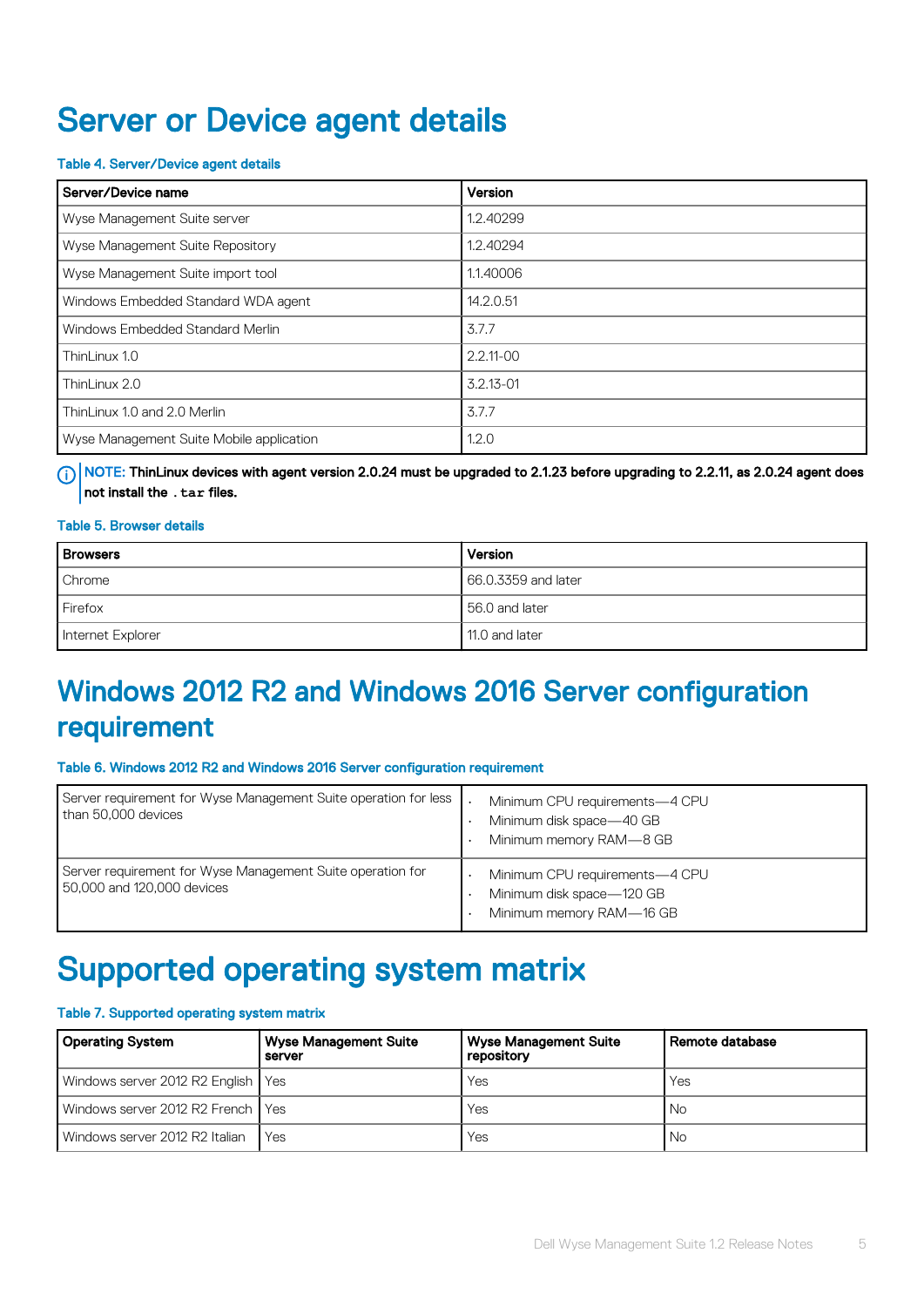<span id="page-5-0"></span>

| <b>Operating System</b>           | <b>Wyse Management Suite</b><br>server | <b>Wyse Management Suite</b><br>repository | Remote database |
|-----------------------------------|----------------------------------------|--------------------------------------------|-----------------|
| Windows server 2012 R2<br>German  | Yes                                    | Yes                                        | No.             |
| Windows server 2012 R2<br>Spanish | Yes                                    | Yes                                        | <b>No</b>       |
| Windows 2016 English              | Yes                                    | Yes                                        | Yes             |
| Windows 2016 French               | Yes                                    | Yes                                        | <b>No</b>       |
| Windows 2016 Italian              | Yes                                    | Yes                                        | <b>No</b>       |
| Windows 2016 German               | Yes                                    | Yes                                        | No.             |
| Windows 2016 Spanish              | Yes                                    | Yes                                        | No.             |

# Software Information

### Table 8. Software information

| File name                            | Description                                 | Version   |
|--------------------------------------|---------------------------------------------|-----------|
| WMS_1.2.exe                          | Wyse Management Suite server                | 1.2       |
| <b>WMS Repository.exe</b>            | Wyse Management Suite repository            | 1.2       |
| WMS_Import_Tool.exe                  | WDM to Wyse Management suite import<br>tool | 1.1       |
| MerlinPackage_Common.exe             | Merlin package                              | 3.7.7     |
| WDA_14.2.0.51_Unified.exe            | Unified WDA for Windows                     | 14.2.0.51 |
| wda-2.2.11-00.01.x86 64.tar          | WDA package for Thin Linux 1.0              | 2.2.11    |
| merlin_nonpxe-3.7.7-00.05.x86_64.rpm | Merlin package for Thin Linux 1.0           | 3.7.7     |
| wda_3.2.13-01_amd64.tar              | WDA package for Thin Linux 2.0              | 3.2.13    |
| wda3040_3.0.10-01_amd64.deb          | WDA package for 3040 Thin Linux 2.0         | 3.0.10    |
| merlin-nonpxe_3.7.7-00.05_amd64.deb  | Merlin package for Thin Linux 2.0           | 3.7.7     |

### $\bigcirc$  NOTE:

- $\cdot$  Only Import tool version 1.1 is compatible with Wyse Management Suite 1.2.
- $\cdot$  WDA 14.2.0.51 agent is not tested with WDM.

## Fixed issues

### Table 9. Fixed issues

| l CIR number | <b>Description</b>                                          |
|--------------|-------------------------------------------------------------|
| CIR 94927    | A filter is added for location in <b>Devices</b> tab.       |
| CIR 94757    | Static IP imaging using Wyse Management Suite is supported. |
| CIR 92550    | Time can be set in 12 hour format.                          |
| CR94203      | Wyse Management Suite Cloud Mobile App 2FA                  |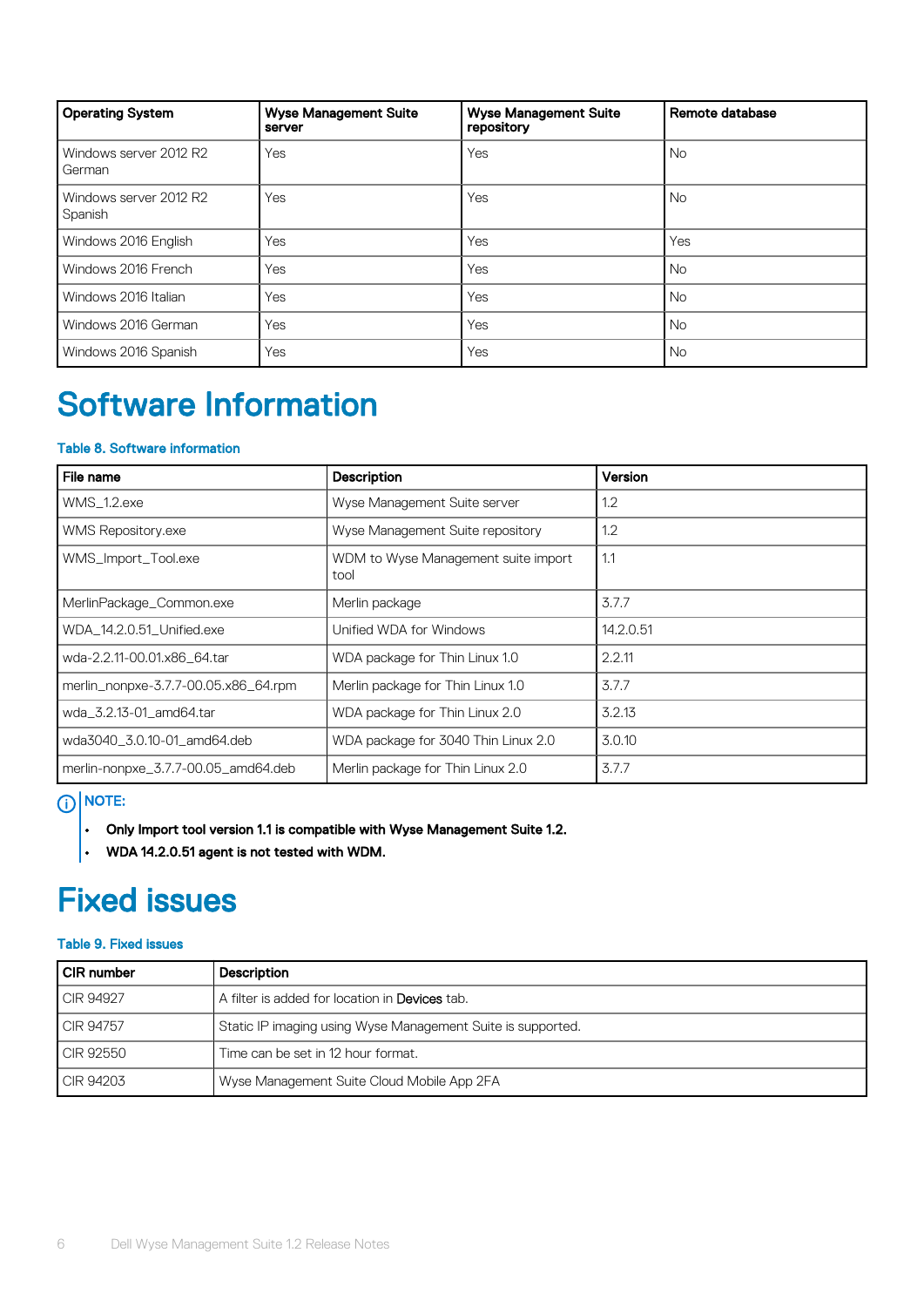# <span id="page-6-0"></span>Known issues

### Table 10. Known issues

| <b>Issue number</b> | Description                                                                                                                                                                                     | Workaround              |
|---------------------|-------------------------------------------------------------------------------------------------------------------------------------------------------------------------------------------------|-------------------------|
| STRATUS-17533       | Issues with filter is observed when a default filter is used that contains a<br>group filter.                                                                                                   | There is no workaround. |
| STRATUS-17513       | Wallpaper is reset to default when all the resource files are added in the<br>configuration.                                                                                                    | There is no workaround. |
| STRATUS-17512       | INI and local files are downloaded in every reboot.                                                                                                                                             | There is no workaround. |
| STRATUS-17501       | Cloud connect user role is displayed for the private cloud admin.                                                                                                                               | There is no workaround. |
| STRATUS-17488       | Unable to upload certificate to Wyse Management Suite private cloud as<br>wmssystemadmin.                                                                                                       | There is no workaround. |
| STRATUS-17444       | Unable to login to Wyse Management Suite server with Active Directory user<br>credentials when multiple AD server information is added.                                                         | There is no workaround. |
| STRATUS-17441       | Managed image policy pushed to device when device is moved from group<br>with managed image policy to another group without managed image policy.                                               | There is no workaround. |
| STRATUS-17404       | For configuration <b>Update now</b> is received on the app lock screen.                                                                                                                         | There is no workaround. |
| STRATUS-17403       | Update now is received on the lock screen when multiple apply on check-in<br>policies are present.                                                                                              | There is no workaround. |
| STRATUS-17390       | The animated progress circle stops during group and user search and the<br>Wyse Management Suite UI does not respond.                                                                           | There is no workaround. |
| STRATUS-17368       | The language keyboard cannot be removed from Wyse Management Suite<br>server.                                                                                                                   | There is no workaround. |
| STRATUS-17339       | After you click Update Now, WDA takes 1.15 minutes to restart the thin client<br>if the static IP is configured.                                                                                | There is no workaround. |
| STRATUS-17284       | Duplicate device entry is found when you upgrade, downgrade, unregister or<br>re-register WDA.                                                                                                  | There is no workaround. |
| STRATUS-17221       | When dual monitor settings are applied, display on monitor 3 and monitor 4 is<br>not turned off.                                                                                                | There is no workaround. |
| STRATUS-17215       | Rear USB ports are working even if the main rear USB option is enabled and<br>the sub rear USB ports are disabled on device BIOS (F2 screen).                                                   | There is no workaround. |
| STRATUS-17157       | IEEE settings for WLAN are not displayed on the Groups & Config page.                                                                                                                           | There is no workaround. |
| STRATUS-17143       | CA validation is not authorized with self signed certificates.                                                                                                                                  | There is no workaround. |
| STRATUS-17081       | Certificate error is displayed when Wyse Management Suite is installed and<br>launched in a workgroup server.                                                                                   | There is no workaround. |
| STRATUS-17061       | Error: Not a valid zip or exe file is displayed when RSP package on MUI<br>servers are extracted.                                                                                               | There is no workaround. |
| STRATUS-17048       | ThinOS host name is reset to default name when general settings policy is<br>pushed from Wyse Management Suite.                                                                                 | There is no workaround. |
| STRATUS-16991       | Few display payloads applied from Wyse Management Suite are missing in<br>Wyse 5070 thin client.                                                                                                | There is no workaround. |
| STRATUS-16936       | When System Personalization policy is changed without modifying the display<br>section, the thin client with multiple displays (includes the onboard Dual as<br>well) is set to single display. | There is no workaround. |
| STRATUS-16929       | User is unable to generate <b>Current Alerts</b> report.                                                                                                                                        | There is no workaround. |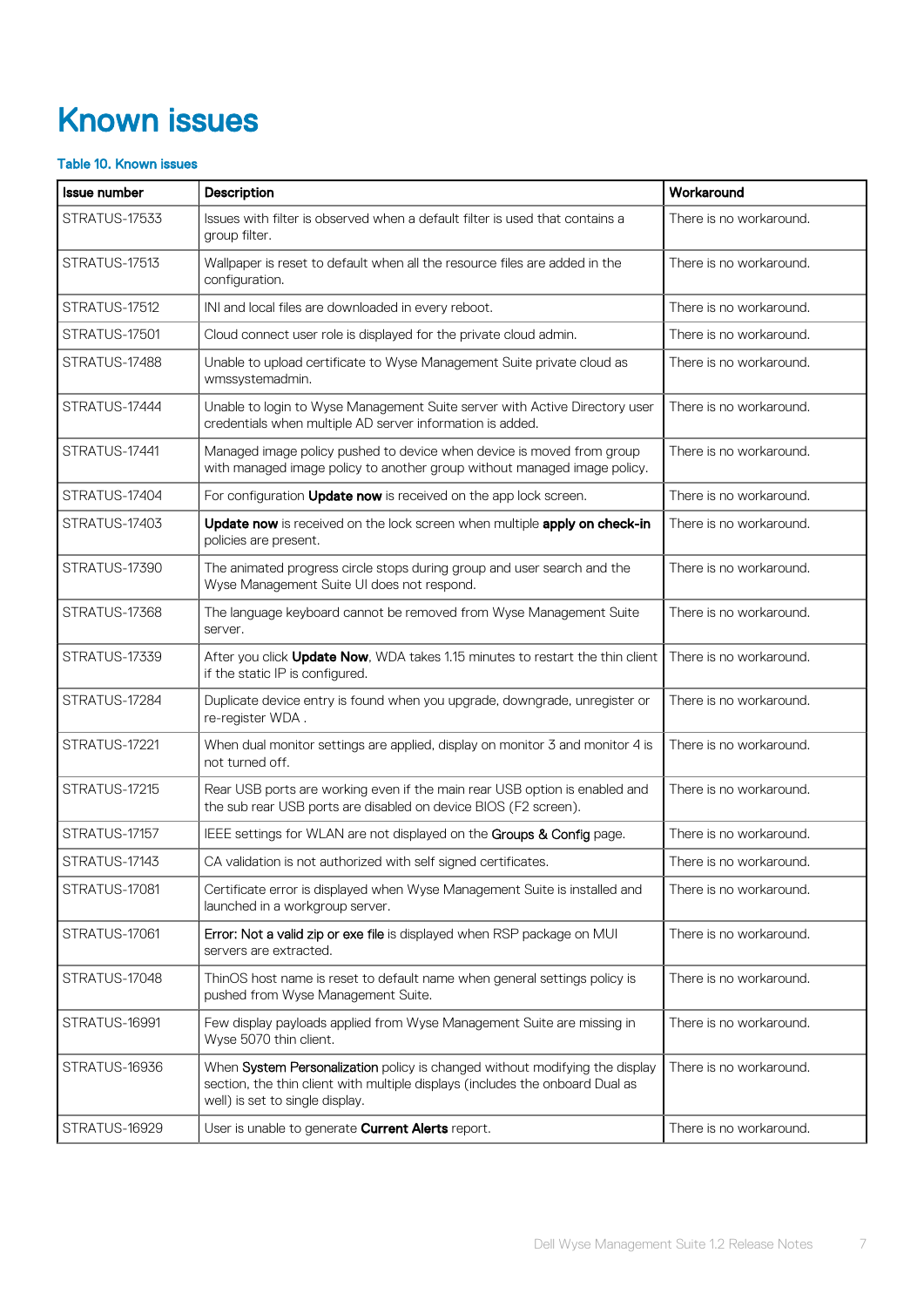| <b>Issue number</b> | Description                                                                                                                                                                              | Workaround              |
|---------------------|------------------------------------------------------------------------------------------------------------------------------------------------------------------------------------------|-------------------------|
| STRATUS-16919       | If HTTPS protocol is used to download ThinOS INI file, and the server<br>certificate is not installed on the client, restart the imported device registered<br>to the group (with DHCP). | There is no workaround. |
| STRATUS-16853       | Remote FX USB, USB redirection for later plugin, redirection of other plug n<br>play, are not available for Wyse Software thin clients.                                                  | There is no workaround. |
| STRATUS-16809       | LocalhostManagerImpl must be deactivated in the public cloud.                                                                                                                            | There is no workaround. |
| STRATUS-16688       | User is able to create, configure and publish VMware View in appliance mode<br>without an actual VMware remote connection.                                                               | There is no workaround. |
| STRATUS-16687       | User is able to create, configure and publish Internet Explorer in appliance<br>mode without the actual Remote Browser Connection.                                                       | There is no workaround. |
| STRATUS-16686       | Server is not validated if SMTP server is configured before saving 2FA.                                                                                                                  | There is no workaround. |
| STRATUS-16692       | Duplicate RDP icon is seen on client desktop when a device policy exception<br>is created.                                                                                               | There is no workaround. |
| STRATUS-16610       | Unable to launch Remote Desktop session collection.                                                                                                                                      | There is no workaround. |
| STRATUS-16427       | USB lockdown configuration is not applied after you click <b>Update Now</b> , but<br>applies after you log off and log in again.                                                         | There is no workaround. |
| STRATUS-16358       | Policy cannot be changed error appears while adding or removing<br>configuration policy along with the appliance mode.                                                                   | There is no workaround. |
| STRATUS-16256       | Unknown error is observed on the WDA UI after SuperWyse.exe is installed.                                                                                                                | There is no workaround. |
| STRATUS-15924       | Security and Lockdown, User Settings, Domain Settings and VNC settings do<br>not have description about the configurations.                                                              | There is no workaround. |
| STRATUS-15878       | Device host name changes when you switch the device from LAN to wireless<br>LAN.                                                                                                         | There is no workaround. |
| STRATUS-15009       | Unable to schedule Windows10 IoT Enterprise upgrade image through Wyse<br>Management Suite server on Wyse 5060 thin client with WES7P.                                                   | There is no workaround. |
| STRATUS-17544       | Configuring multiple shared drives is fails in Windows Embedded Standard<br>client.                                                                                                      | There is no workaround. |
| STRATUS-17487       | Navigation and loading of groups page is slow when 42,000 groups and<br>56,000 devices are imported from WDM to Wyse Management Suite from<br>import tool.                               | There is no workaround. |
| STRATUS-17075       | Device is not listed in Jobs page. Displays the status as Pending or In<br>Progress in the Events page.                                                                                  | There is no workaround. |
| STRATUS-17591       | After migrating from Wyse Management Suite 1.1 or Wyse Management Suite<br>1.0 to Wyse Management Suite 1.2, the custom wallpaper does not appear for<br>viewer role user.               | There is no workaround. |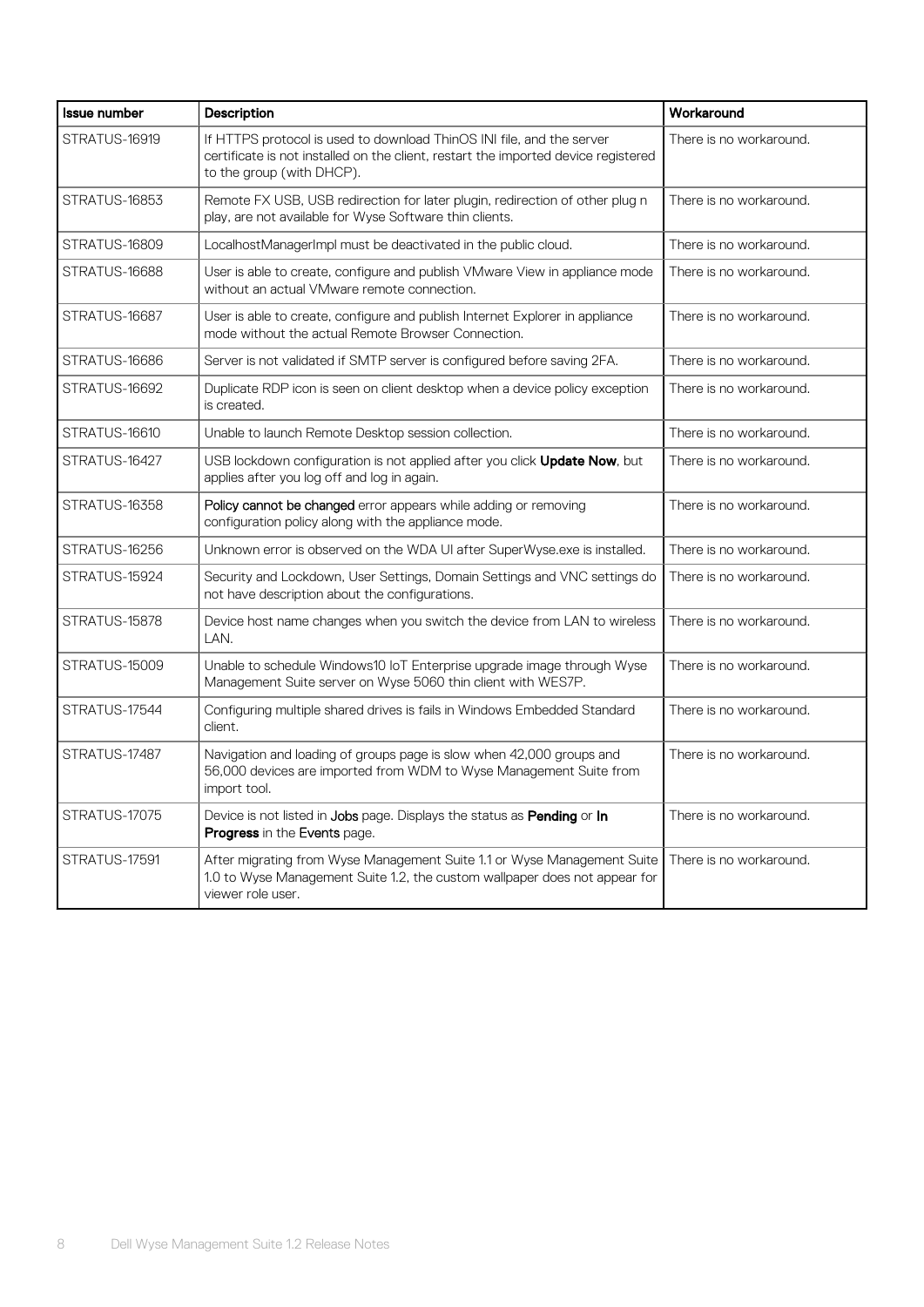© 2018 Dell Inc. or its subsidiaries. All rights reserved. Dell, EMC, and other trademarks are trademarks of Dell Inc. or its subsidiaries. Other trademarks may be trademarks of their respective owners.